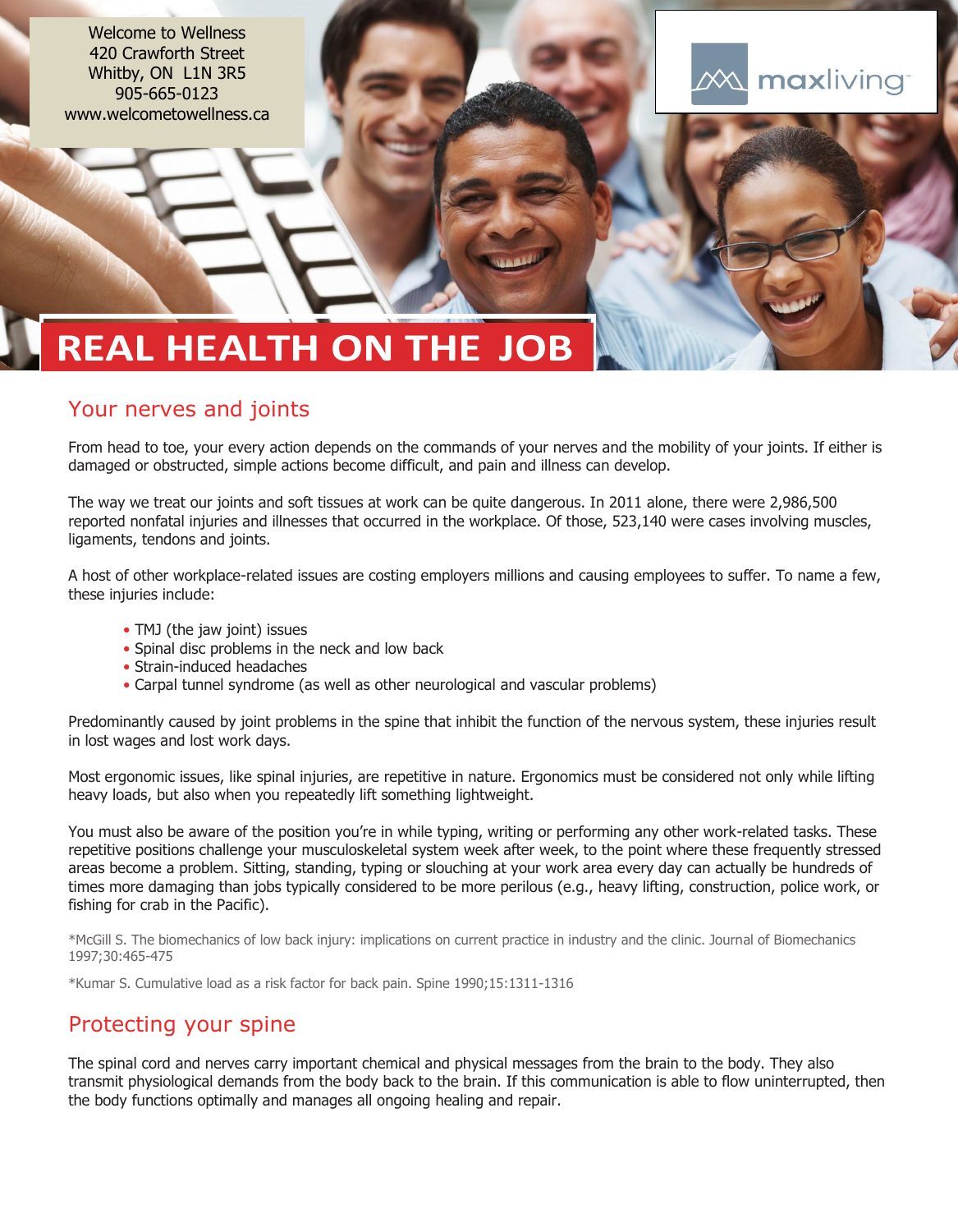For this to occur, the brain, spinal cord and nerves must be protected. The skull, of course, protects the brain, and the spinal column protects the three key areas that supply life to your limbs, organs and tissues.

#### The brain stem/spinal cordintersection

The first and second vertebrae of your neck (the atlas and axis, respectively) guard the single most important section of your entire nervous system. This area protects the meeting point of your brain and spinal cord. Even the slightest amount of damage to this area can shut down vital organs and tissues.

The best known example is the unfortunate case of actor Christopher Reeve.

Reeve, best known for his portrayal of Superman in the late-1970s and early-80s, was also an equestrian (horseback riding) enthusiast. In 1995, Reeve was thrown from his horse, suffering a small but devastating injury to the atlas/axis area of his spine.

The neurosurgeons who wired these two bones together said the amount of damage to the spinal cord was actually so small that it could be covered by a pinky finger. Sadly, because that area is extremely sensitive and critical to life, Reeve was paralyzed. He also needed a pacemaker for his heart to beat, a respirator for his lungs to breath, suffered blood disorders, and people had to massage his abdomen to aid his digestive processes. Ultimately, he died nine years later from the complications of this neck injury.

Only a centimeter's worth of damage in the neck was enough to shut down vital organ function. Though it was an injury at the top of the neck, even bowel and leg function were lost.

#### The spinal cord

The spinal cord is literally your lifeline. It transmits every bit of vital information from your brain to the rest of your body and vice versa—all day, every day.

#### The spinal nerves

Spinal nerves branch off the spinal cord to bring information from the brain to all organs, cells and tissues in your body. Information also travels back to the brain via these nerves. This is how we are able to perceive our environment through sight, smell, sound, touch and taste.

Unfortunately, it is common for the spine to move out of place. When this happens, the spine actually begins interfering with your nervous system instead of protecting it. This interference drastically diminishes the nerve supply to your body. It can cause pain and—if allowed to persist untreated—can damage your nerves and organs.

Even the lower portion of the skull, the occiput, frequently shifts out of place. The longer a spinal misalignment is present, the greater the amount of damage to the spinal cord, nerves, organs and bodily tissues.

In order to know whether you have any damage or interference to your nervous system, you must evaluate the spine carefully from the front (anterior) and side (lateral) views. This is called posture analysis. Though a seemingly simple procedure, it can be very revealing and may lead to significant improvements in your comfort level in the workplace.

## Evaluating the spine

#### From the front

When your spine is aligned correctly, your vertebrae will form a straight vertical line when viewed directly from the front or the back, without any rotation of the individual bones.

Unwanted curvature to the side is known as scoliosis. Because of the severe pressure this condition places on the nervous system and organs, an excessive degree of scoliosis is considered a medical emergency. Any curves to the side are incredibly damaging and should be resolved as quickly as possible. People with scoliosis have been shown to experience up to a 14-year reduction in life expectancy.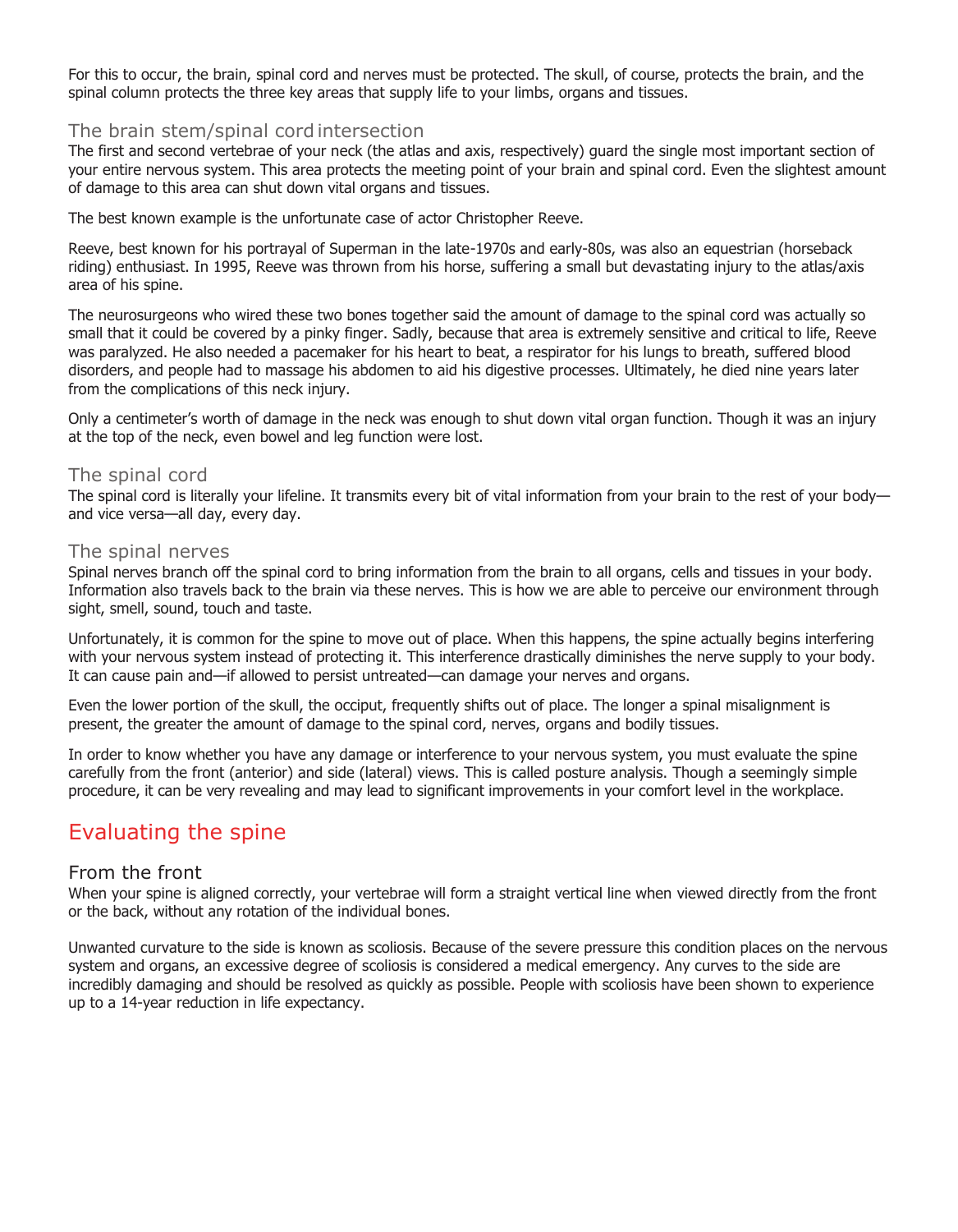





## From the side

Evaluating the spine from the side, three distinct curves must be observed: the neck (cervical), mid-back (thoracic), and low back (lumb-pelvic).

Of particular importance is the curve in the neck (it should look like a curve in a banana). **SIDE**

Because life flows from the brain along this curve to the rest of the body, it is often called the "arc of life." Losing the curve in your neck actually stretches the spinal cord like a rubber band. As a result, the spinal cord actually shrinks and your brain struggles to communicate with the rest of your body.

This creates pathological tension, which causes the stretched nerves and damaged spinal cord to lose their conductivity—the ability to carry the nerve impulses to and from the brain.





This stretching can lead to deterioration of the spinal cord and nerves. It may also cause both moderate and severe neurological symptoms, as well as diseases of the nervous system. Unfortunately, if you've had trauma, there is a 98 percent chance you will have lost some or all of the curve in your neck.









Due to the prevalence of sedentary jobs and lifestyles, the low-back/lumb-pelvic curve is often lost as well. The loss of the low-back curve leads to degenerative disc disease, chronic low-back pain, and a host of illnesses related to organs of the lower body.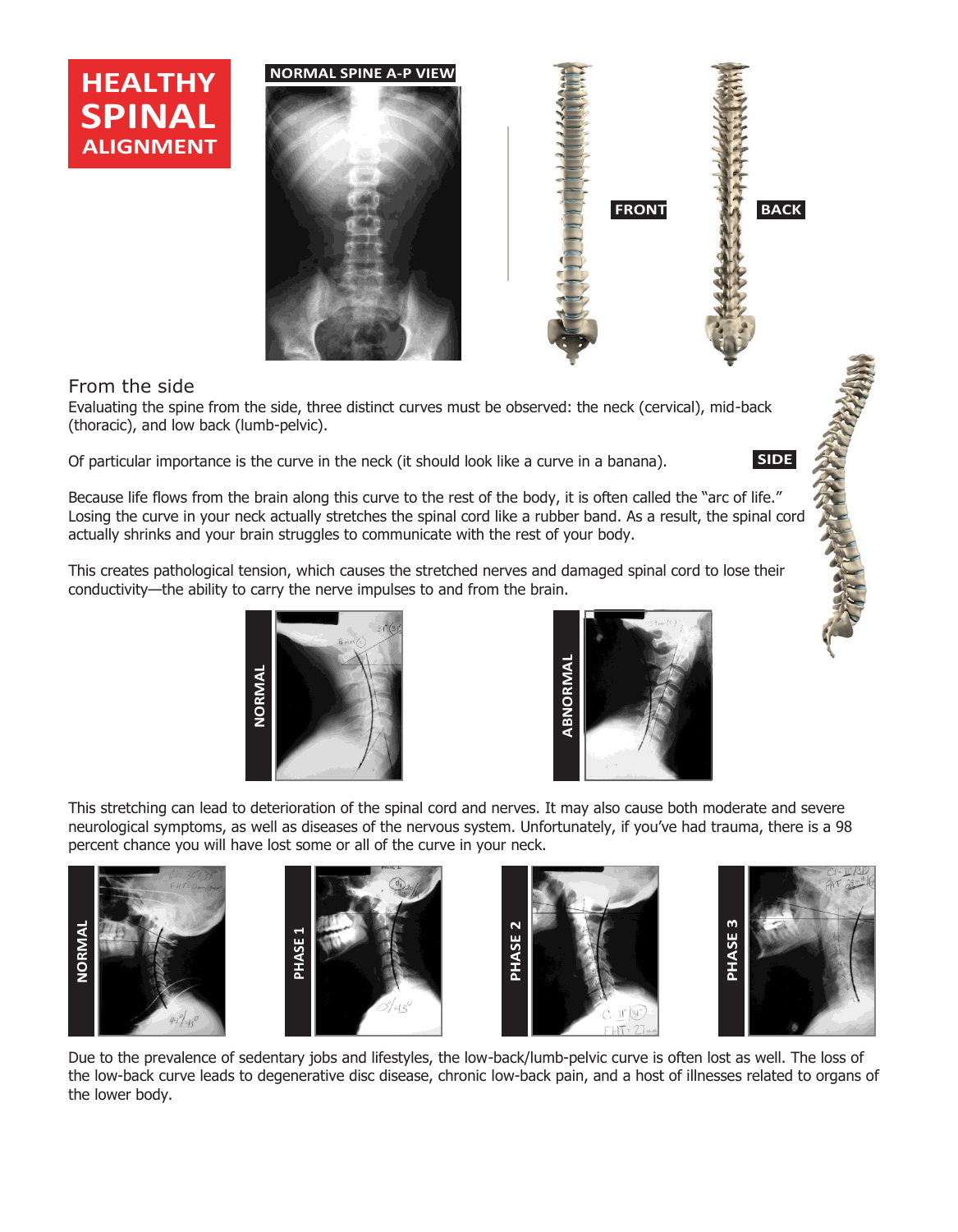Similarly, constant hunching and the resulting poor posture can cause the mid-back to increase in curvature, forming a hump. Studies have connected this condition (kyphosis) to increased mortality. Practicing proper posture at all times can help maintain all the natural curves in your spine.

# Correcting the spine

Start with the neck. The cervical curve is—and needs to be be—the top priority. There's an overwhelming amount of scientific evidence dating back to the 1960s that shows how critical the cervical curve is in preventing degenerative disease and maintaining long-term function.

### The research

In 1960, a study published in the Journal of Neural Neurosurgery Psychiatry found that when the curve in your neck moves forward and out of its normal position, your spinal cord experiences up to 40 pounds of pressure.

A 2006 study by the the Liberty Safe Work Research Centre at the University of Aberdeen showed that losing the curve in your neck shrinks the spinal cord. A German study from 1998 found that, due to the resulting tension and pressure, losing your cervical curve can shrink the diameter of your spinal cord as much as 24 percent.This stretching, narrowing and shrinking of the cord leads to severe neurological compromise.

Researchers in Japan found that when the spine loses its natural curve, the spinal cord actually begins to flatten, which leads to the degeneration of spine tissue. Other Japanese research has shown that this degeneration may lead to the demyelination of the spinal cord – similar to what is seen patients with multiple sclerosis.

On a positive note, a study of 100 patients revealed that if you have a normal curve in your neck, you have no chance of spinal stenosis (pathological loss of spinal canal space). However, the study also showed that if you've had a trauma, there is a 98 percent chance you will have lost the vital curve in your neck (and are most likely headed toward stenosis).

A study conducted at the University of Chicago's Comprehensive Hypertension Center showed that a special spinal correction technique targeting the top bone in the spine can significantly reduce high blood pressure.

"This procedure has the effect of not one, but two blood pressure medications given in combination," study leader George Bakris, director of the hypertension center, explained in an interview. "And it seems to be adverse-event free. We saw no side effects and no problems."

The actual results are astounding. Patients experienced an average of 14 mm Hg greater drop in systolic blood pressure (the top number in a blood pressure count), and an average 8 mm Hg greater drop in diastolic blood pressure (the bottom blood pressure number).

With proper alignment and normal curves, the spine is 26 times more resistant to outside forces that may cause injury. Healthy posture, supported by intelligent ergonomics, can reduce the rate of spinal injury and its resulting conditions.

#### Causes of spinal problems

#### **Birth trauma**

Physical trauma can start literally from birth because newborns are often removed by their extremely fragile head and neck.

#### **Learning to walk**

As a child learns to walk, he or she falls enough times in a single day to hospitalize an adult.

#### **Injuries and accidents**

Sports injuries, auto accidents, slips, falls, and repeating the same motions over and over again can cause microtraumas.

#### **Poor posture**

Computer work, video games, incorrect sleeping habits, and constant slouching stress the spine and ruin healthy posture.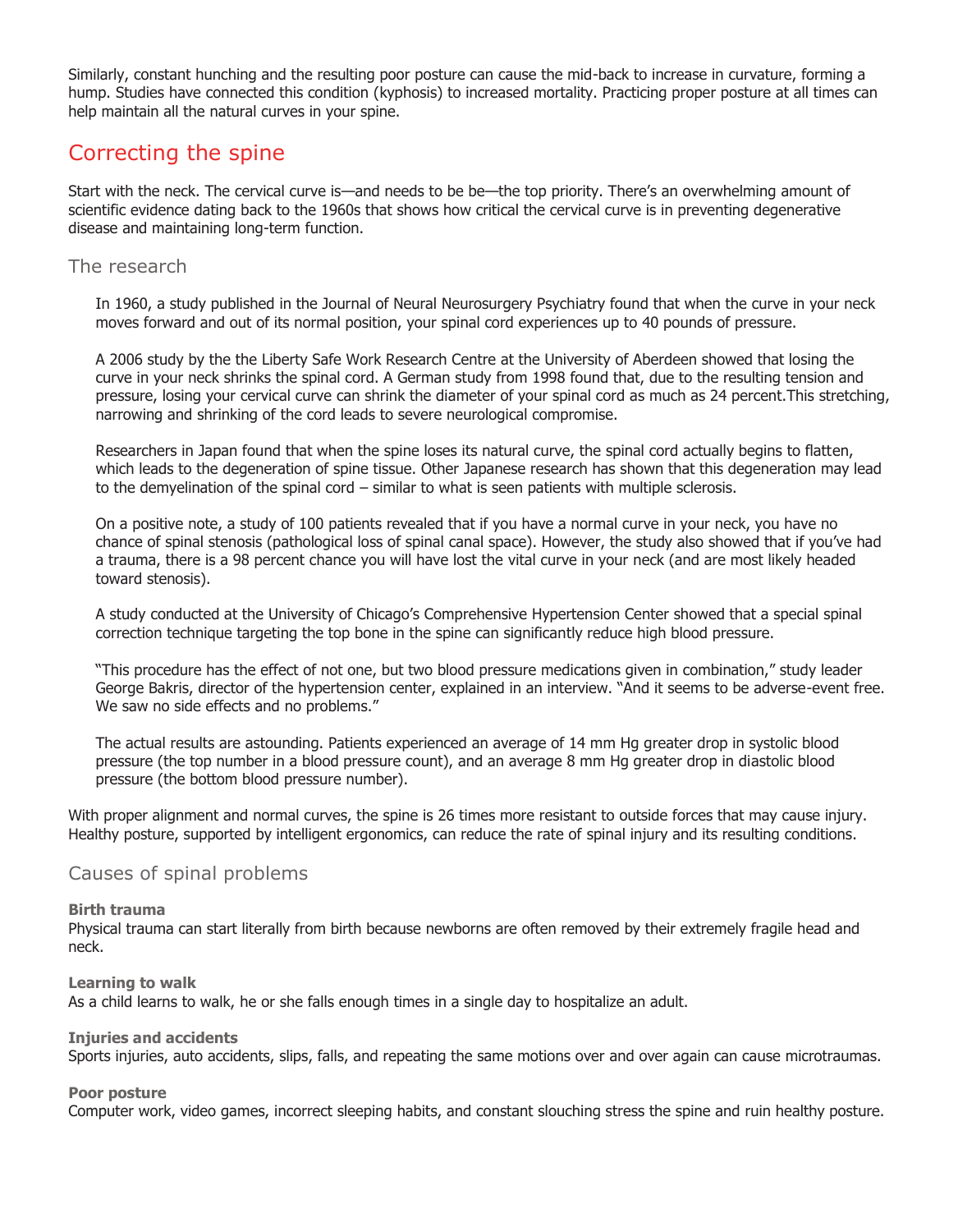Your spine controls all of the function and healing in your body. If you are experiencing any symptoms (headaches, high blood pressure, digestive problems, thyroid issues, immune system problems, menstrual problems, etc.), they are likely stemming from nerves that are not functioning. Look at the "Chart of the Effects of Spinal Damage" below to determine which nerves could be involved with your condition. Think of it this way: Your spinal cord sits inside your spinal column. Your spinal cord controls every single function in your body. If the spinal column is damaged of misaligned, then your spinal cord struggles to control those functions. As a result, pain and illness are able to develop.

|                           | <b>Atlas</b> | Vertebrae     | Areas it controls                                                                                                            | <b>Effects of misalignment</b>                                                                                                                                  |
|---------------------------|--------------|---------------|------------------------------------------------------------------------------------------------------------------------------|-----------------------------------------------------------------------------------------------------------------------------------------------------------------|
| <b>CERVICAL SPINE</b>     | <b>Axis</b>  | 1C            | Blood supply to the head, pituitary gland, bones of the<br>face, brain, inner and middle ear, sympathetic nervous<br>system. | Headaches, nervousness, insomnia, head colds,<br>high blood pressure, migraine headaches, nervous<br>breakdowns, amnesia, chronic tiredness, dizziness          |
|                           |              | 2C            | Eyes, optic nerves, auditory nerves, sinuses, mastoid<br>bones, tongue, forehead.                                            | Sinus trouble, allergies, pain around the eyes, earache,<br>fainting spells, certain cases of blindness, crossed eyes,<br>deafness                              |
|                           |              | 3C            | Cheeks, outer ear, face bones, teeth, tri-facial nerve                                                                       | Neuralgia, neuritis, acne or pimples, eczema                                                                                                                    |
|                           |              | 4C            | Nose, lips, mouth, eustachian tube.                                                                                          | Hay fever, runny nose, hearing loss, adenoids                                                                                                                   |
|                           |              | 5C            | Vocal cords, neck glands, pharynx.                                                                                           | Laryngitis, hoarseness, throat conditions such as sore<br>throat or quinsy                                                                                      |
|                           |              | 6C            | Neck muscles, shoulders, tonsils.                                                                                            | Stiff neck, pain in upper arm, tonsillitis, chronic cough,<br>croup                                                                                             |
|                           |              | <b>7C</b>     | Thyroid gland, bursae in the shoulders, elbows.                                                                              | Bursitis, colds, thyroid conditions                                                                                                                             |
| THORACIC SPIN             |              | 1T            | Arms from the elbows down, including hands, wrists<br>and fingers; esophagus and trachea.                                    | Asthma, cough, difficult breathing, shortness of breath,<br>pain in lower arms and hands                                                                        |
|                           |              | 2T            | Heart, including its valves and covering; coronary<br>arteries.                                                              | Functional heart conditions and certain chest conditions                                                                                                        |
|                           |              | 3T            | Lungs, bronchial tubes, pleura, chest, breast.                                                                               | Bronchitis, pleurisy, pneumonia, congestion, influenza                                                                                                          |
|                           |              | 4T            | Gall bladder, common duct.                                                                                                   | Gall bladder conditions, jaundice, shingles                                                                                                                     |
|                           |              | <b>5T</b>     | Liver, solar plexus, circulation (general).                                                                                  | Liver conditions, fevers, blood pressure problems, poor<br>circulation, arthritis                                                                               |
|                           |              | 6T            | Stomach                                                                                                                      | Stomach troubles, including nervous stomach;<br>indigestion, heartburn, dyspepsia                                                                               |
|                           |              | 7T            | Pancreas, duodenum                                                                                                           | Ulcers, gastritis                                                                                                                                               |
|                           |              | <b>8T</b>     | Spleen                                                                                                                       | Lowered resistance                                                                                                                                              |
|                           |              | 9T            | Adrenal and supra-renal glands                                                                                               | Allergies, hives                                                                                                                                                |
|                           |              | <b>10T</b>    | Kidneys                                                                                                                      | Kidney troubles, hardening of the arteries, chronic<br>tiredness, nephritis, pyelitis                                                                           |
|                           |              | <b>11T</b>    | Kidneys, ureters                                                                                                             | Skin conditions such as acne, pimples, eczema or boils                                                                                                          |
|                           |              | 12T           | Small intestines, lymph circulation                                                                                          | Rheumatism, gas pains, certain types of sterility                                                                                                               |
| <u>n</u><br><b>LUMBAR</b> |              | 1L            | Large intestines, inguinal rings                                                                                             | Constipation, colitis, dysentery, diarrhea, some ruptures<br>or hernias                                                                                         |
|                           |              | 2L            | Appendix, abdomen, upper leg                                                                                                 | Cramps, difficult breathing, minor varicose veins                                                                                                               |
|                           |              | 3L            | Sex organs, uterus, bladder, knees                                                                                           | Bladder troubles, menstrual troubles such as painful or<br>irregular periods, miscarriages, bed wetting, impotency,<br>change of life symptoms, many knee pains |
|                           |              | 4L            | Prostate gland, muscles of the lower back, sciatic nerve                                                                     | Sciatica, lumbago, difficult, painful or too frequent<br>urination, backaches                                                                                   |
| <b>5L</b><br>Sacrum       |              |               | Lower legs, ankles, feet                                                                                                     | Poor circulation in the legs, swollen ankles, weak ankles<br>and arches, cold feet, weakness in the legs, leg cramps                                            |
|                           |              | <b>Sacrum</b> | Hip bones, buttocks                                                                                                          | Sacro iliac conditions, spinal curvatures                                                                                                                       |
|                           |              | Coccyx        | Rectum, anus                                                                                                                 | Hemorrhoids (piles), pruritus (itching), pain at end of<br>spine on sitting                                                                                     |
| Coccyx                    |              |               |                                                                                                                              |                                                                                                                                                                 |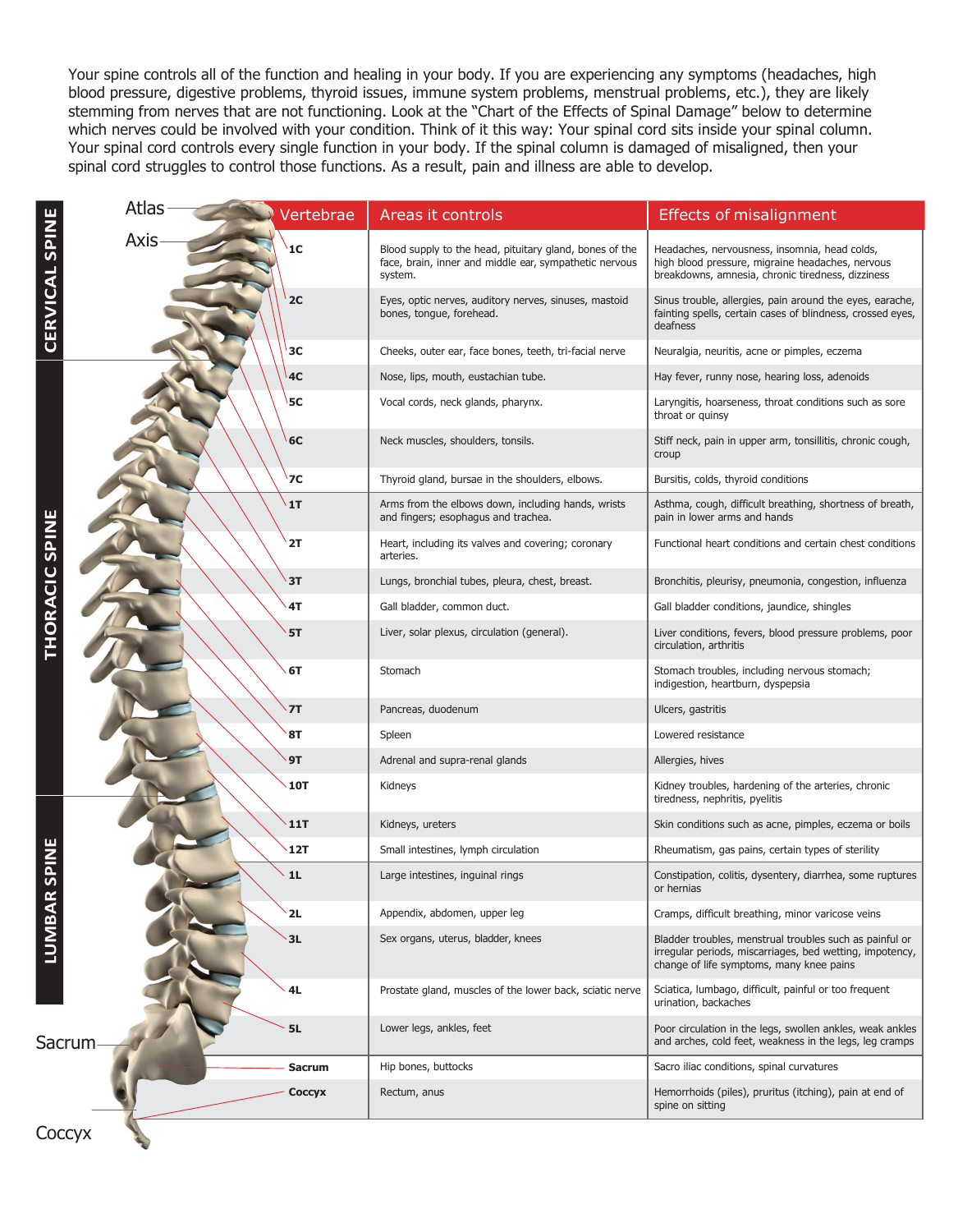# Posture in the workplace

## Sitting posture

The right posture imposes the least structural stress. When the joints are in the correct position, muscles must work to counteract the effects of gravity and other forces as the body stands or moves through space.

- 1. **Posture biomechanics**  the proper position of the spine while you're sitting upright.
	- a. Viewed from the right side, a healthy spine will contain three distinct "C" curves.
		- A reverse "C" curve in the neck, or cervical spine.
		- A standard "C" in the mid back, or thoracic spine.
		- A reverse "C" in the low back, or lumbar spine.
	- b. These "C" curves protect the spinal joints and discs while keeping pressure off the spinal cord and nerves. Sitting, standing, or lifting with these Cs in mind is the most fundamental definition of safety.
	- **c. Improper posture at the desk**
		- Neck: The head is pointing down and/or extended forward. This removes the neck'snatural and shifts pressure to stress points at the skull, lower neck and upper back/shoulder area.
		- Mid-back: Arms are overextended forward and/or shoulders are hunched. Thisposition exaggerates the mid-back "C" curve.
		- Low back: Pelvis rotated backward, so the low back curls. There should always be a space between the low back and chair that is either empty space or is filled by support from the chair or lumbar designed pillow.
		- Pelvis: Rotating the top of the pelvis forward, increases the lumbar lordosis. Unless someone is dealing with too much curvature in the low back—"hyper-lordosis"—then this is the position to focus on. If the top of the pelvis is rotated backward, the low back curve is lessened, putting enormous pressure on the lumbar discs.

## Setting up the desk

- 1. Seat height: Optimum seat height is a source of argument. Traditional seat height yields a knee angle of 90 degrees. This is to support circulation. If the seat is too high, it increases pressure behind the knee. Too low, and there's increased weight applied to the bottom of the pelvis, causing it to rotate forward.
- 2. Seat cushions should be firmer and thicker under the backside, while less firm and thinner beneath the thighs. While comfortable at first, too much cushion can cause the body to sink down, casuing discomfort. Seats should be angled 5-10 degrees upward from back to front.
- 3. Backrests: the optimal angle ranges from 100 to 110 degrees. Higher backrests give better trunk weight support. Three categories:

a. Low-level backrest: Supports the lumbar region only. Depth of the lumbar curve of the backrest should be 0.6 - 2.0 inches. Backrest heights of 5, 7, and 9 inches seem equally effective.

- b. Medium-level backrest: Gives full shoulder support (e.g. car's drivers seat, office chair) and will accommodate about 95 percent of people if about 26 inches high.
- c. High-level backrest: Fully supports the head and neck (e.g. plane seat) and may need to be about 36 inches high to accommodate the 95th percentile man.



## The mouse

Wrong: the mouse is on a flat platform, level with the base of the keyboard and with the mouse off to the right side. This causes the shoulder to go into abduction (rotate away from the body) and the wrist into extension (bends upward).

To improve: Use a mouse pad with a built-in wrist support that takes the wrist out of extension, or use an ergonomic keyboard to prevent the shoulder from rotating away from the body.